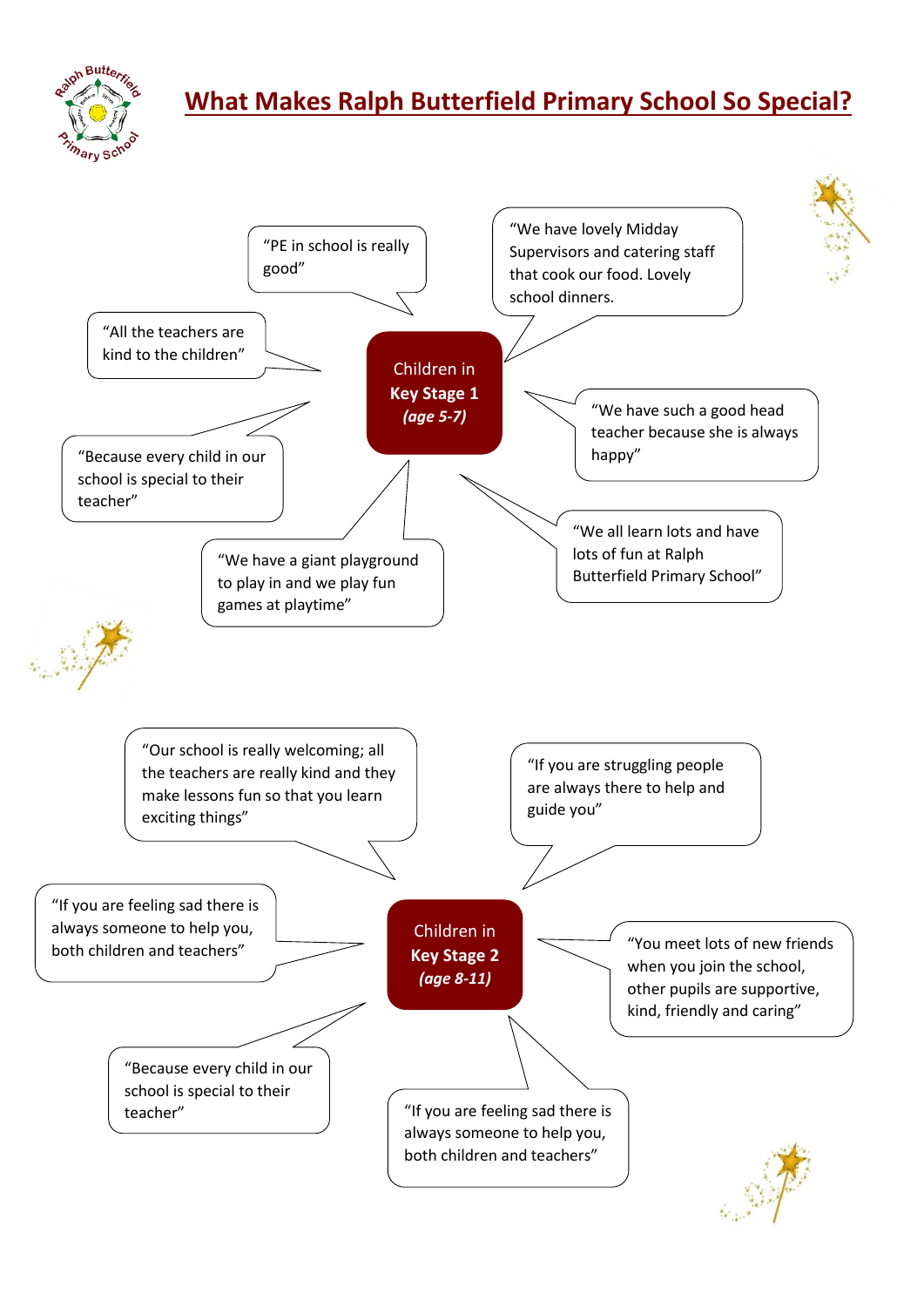## **Recent Feedback from our Parents/Carers**

"Everyone is made to feel so welcome at Ralph Butterfield's School and there is a real sense of community."

"All of the staff go above and beyond to make every child feel cared for, valued and happy so they can flourish and achieve great things."

"From our first visit, we have always felt welcome and reassured that our child will go through his primary school journey nurturing a passion to learn, creating happy memories and making friends for life."

"Every member of staff, regardless of role, has provided the children with such welcoming warmth, care and kindness to the new starters in class 1 & 2."

"Every time I visit the school it is a joy to see so many happy faces. The children clearly love this school and it is reflected through their performance and attitude. Credit goes to the staff of this wonderful school."

"The pastoral support is second to none. Every member of staff, from the lunchtime supervisors to the caretaker knows all the children and looks out for them."

"It is great to see such a positive and caring attitude reflected throughout this school. My child is flourishing here and it is great to see. Thank you Ralph Butterfield Primary!"

"My son is so happy here and looks forward to going to school every day. Something every parent wants to see!"

"What I am most impressed with is how the whole school has a real family feel. You can see that the teachers enjoy working at RBs and alongside Mrs Clark as Head Teacher and her boundless enthusiasm. This happiness extends to the children who love and are proud of their school."

"10 out of 10 goes to all the committed and passionate staff of this school. Thank you for creating such a wonderful learning environment for my child."

"I was so pleased when I found out that my child got a place at Ralph Butterfield. I had heard so many positive things about the school. My child is now a pupil and I can't recommend it enough."

"The school has a wonderfully active PTA *(Parent Teacher Association)* who arrange various fundraising activities throughout the year, including Christmas and Summer fairs, as well as school disco's and film nights"

"In such challenging times, surrounded by such uncertainty, the return to school at Ralph Butterfield has been remarkable." *(in relation to Covid-19 response)*